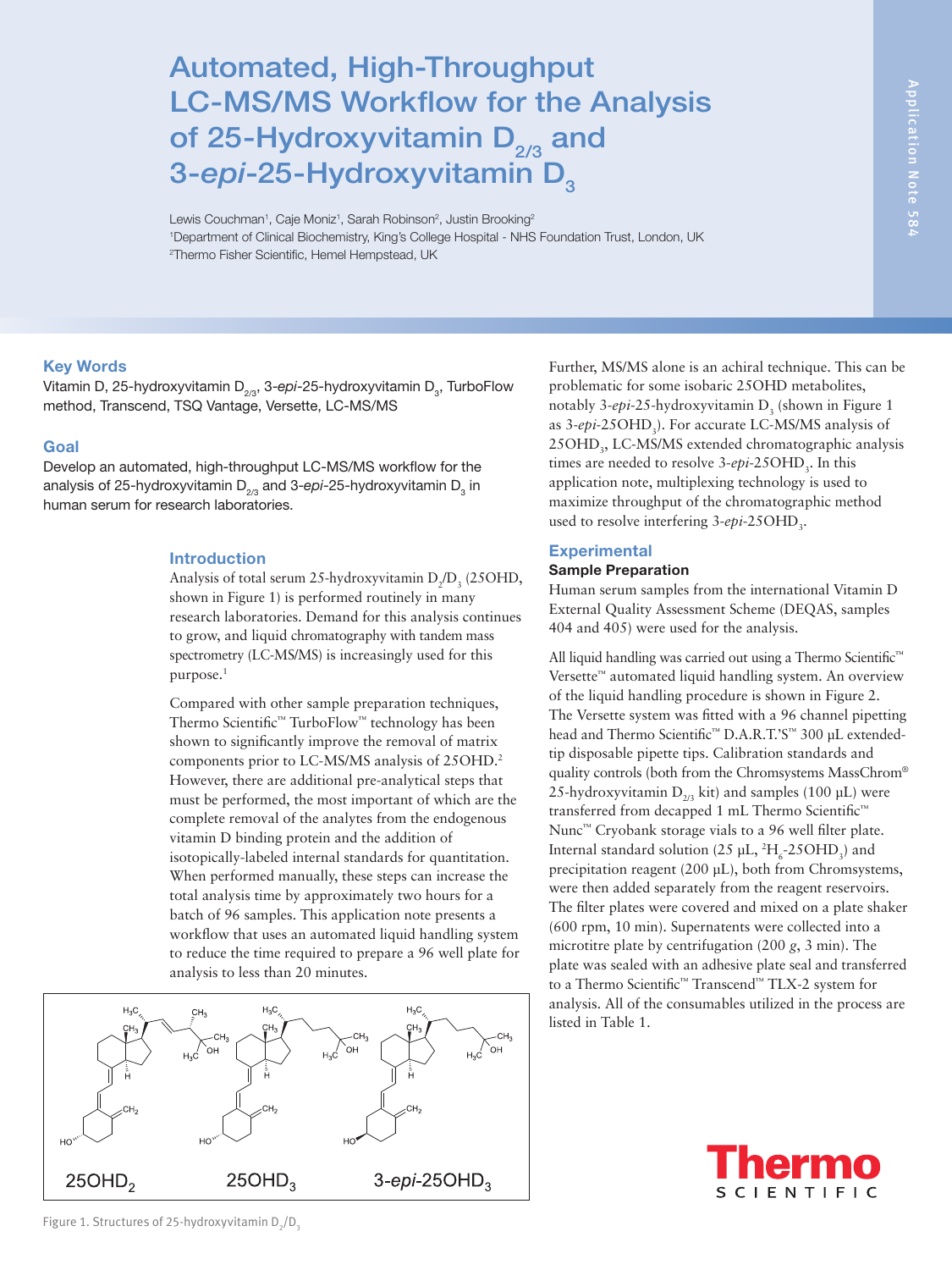

Figure 2. Liquid handling procedure

Figure 4. 8 Channel handheld screw cap



Figure 6. Transcend system and TSQ Vantage mass spectrometer

Table 1. Parts and consumables required for specific steps in the liquid handling procedure

| <b>Step Number</b> | <b>Description</b>                                                                                | <b>Part Number</b> |
|--------------------|---------------------------------------------------------------------------------------------------|--------------------|
|                    | 1 mL Cryobank vials (96 tubes per rack)                                                           | 374088             |
| $\overline{2}$     | 8 channel handheld screw cap capper/decapper with stand for<br>Thermo Scientific Nunc-style tubes | 4105NUN            |
| 3                  | Thermo Scientific <sup>™</sup> Matrix <sup>™</sup> 96 deep-well automation reservoir              | 1064-15-6          |
| 4                  | Filter plate                                                                                      | Chromsystems       |
|                    | Thermo Scientific Versette system                                                                 |                    |
|                    | - Base unit                                                                                       | 650-01-BS          |
| $2 - 8$            | - 96 and 384 channel pipetting module                                                             | 650-02-NTC         |
|                    | - 6 position stage                                                                                | 650-03-SPS         |
|                    | - 96 channel air disp. pipetting head, volume 5-300 µL                                            | 650-06-96300       |
| $4 - 7$            | Tips - 300 µL extended-length D.A.R.T.'S                                                          | 5536               |
| 8                  | Titer plate shaker                                                                                | 4625-1CEQ          |
| 9                  | Thermo Scientific <sup>™</sup> Heraeus™ Labofuge™ 400 with microplate rotor package               | 75008371           |
|                    | Nunc pierceable 96 well cap mats                                                                  | 276002             |
| 10                 | Nunc polypropylene microplate - 96 well (1.0 mL)                                                  | 260252             |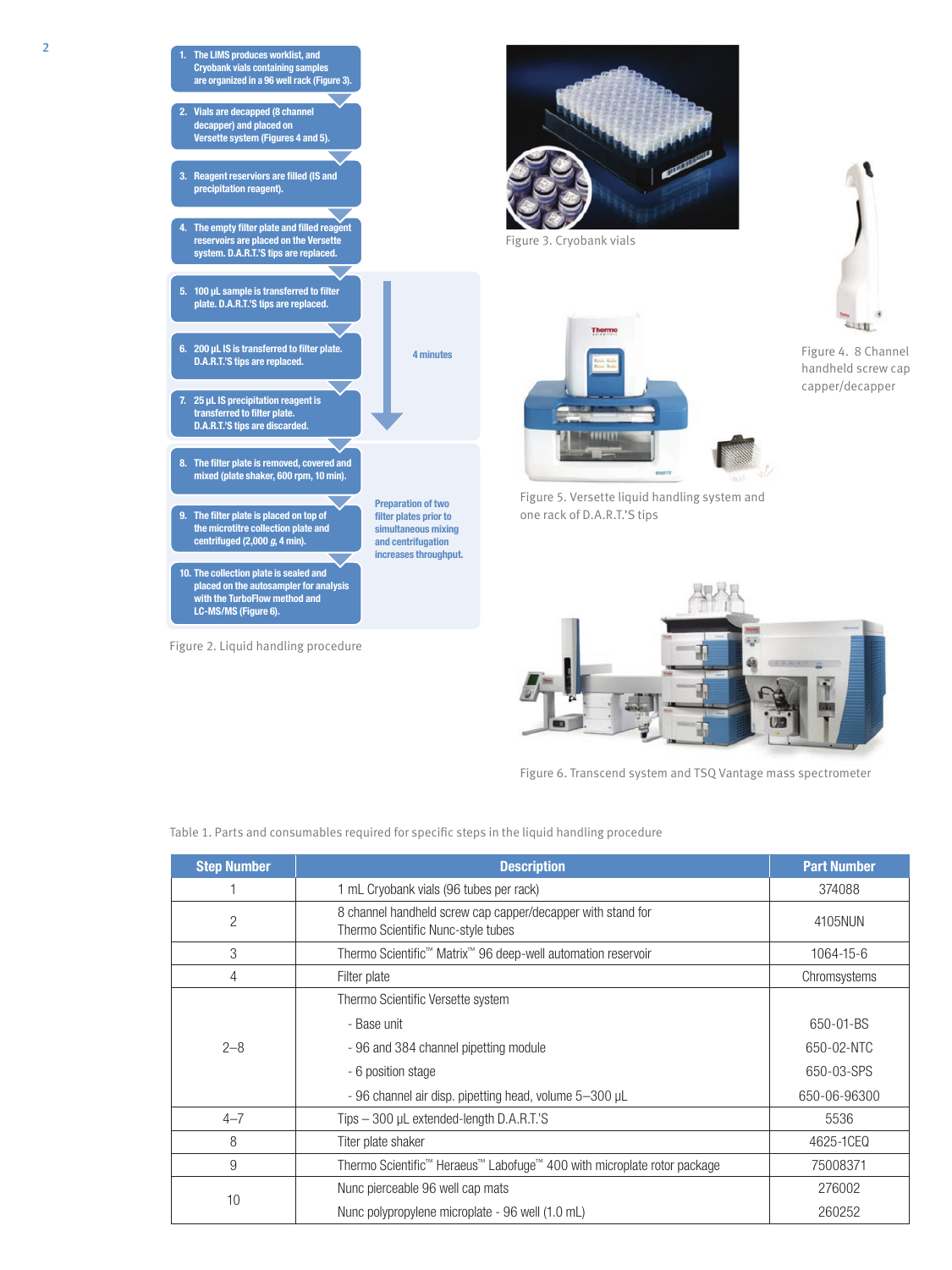## Liquid Chromatography

Sample supernatants (100 µL) were injected onto a TurboFlow XL C18 column (50 x 0.5 mm i.d.) under turbulent flow conditions (2 mL/min). Retained analytes were back-flushed from the TurboFlow column using elution solvent stored in a holding loop and focused onto a Thermo Scientific™ Accucore™ PFP analytical column (2.6 µm particle size, 50 x 2.1 mm i.d.) maintained at 40 °C. During isocratic elution (0.40 mL/min) from the analytical column, the TurboFlow column was backflushed with eluent C and the elution solvent loop refilled. Eluent flow was diverted to waste for 8 minutes following each injection onto the TurboFlow columns. The system was then re-equilibrated prior to the next injection.

System eluents (Fisher Chemical™ brand) were as follows:

| Loading and Eluting Pumps A: | $0.1\%$ (v/v) aqueous formic acid                  |
|------------------------------|----------------------------------------------------|
| Loading and Eluting Pumps B: | 0.1 % (v/v) formic acid in methanol                |
| Loading Pump C:              | Acetone/2-propanol/acetonitrile<br>$(1:2:2$ v/v/v) |

#### Mass Spectrometry

Mass spectrometry was carried out in positive ionization mode using atmospheric pressure chemical ionization (APCI) on a Thermo Scientific™ TSQ Vantage™ triple-stage quadrupole LC-MS/MS system. Selected-reaction monitoring (SRM) transitions did not include water-loss fragmentations.3 MS/MS data were acquired for 5 minutes per analysis to allow multiplexing. Total LC time was 14 minutes, as shown in Figure 7, which means the TLX-2 system could do one analysis every 7 minutes).

## Results and Discussion

As shown in Figure 7, retention times were 10.94, 11.47, and 11.82 minutes for 25OHD<sub>3</sub>, 3-*epi*-25OHD<sub>3</sub>, and 25OHD<sub>2</sub>, respectively. Total analysis time was 14 minutes, including column re-equilibration. Sample 405 was correctly found to contain 3-*epi*-25OHD<sub>3</sub>. This compound would have been misidentified as additional  $25OHD<sub>3</sub>$  if a C18 analytical column, which does not resolve the epimer well, if at all, had been used as part of the LC-MS/MS method.



Figure 7. Chromatograms showing resolution of 3-*epi*-25OHD<sub>3</sub> from 25OHD<sub>3</sub> in DEQAS samples 404 and 405. 25OHD $_{\rm 2}$  chromatograms not shown. Sample 405 was prepared by addition of 3-*epi-*25OHD<sub>3</sub> to sample 404.<sup>4</sup> Yellow highlighted area corresponds to data window for multiplexing.